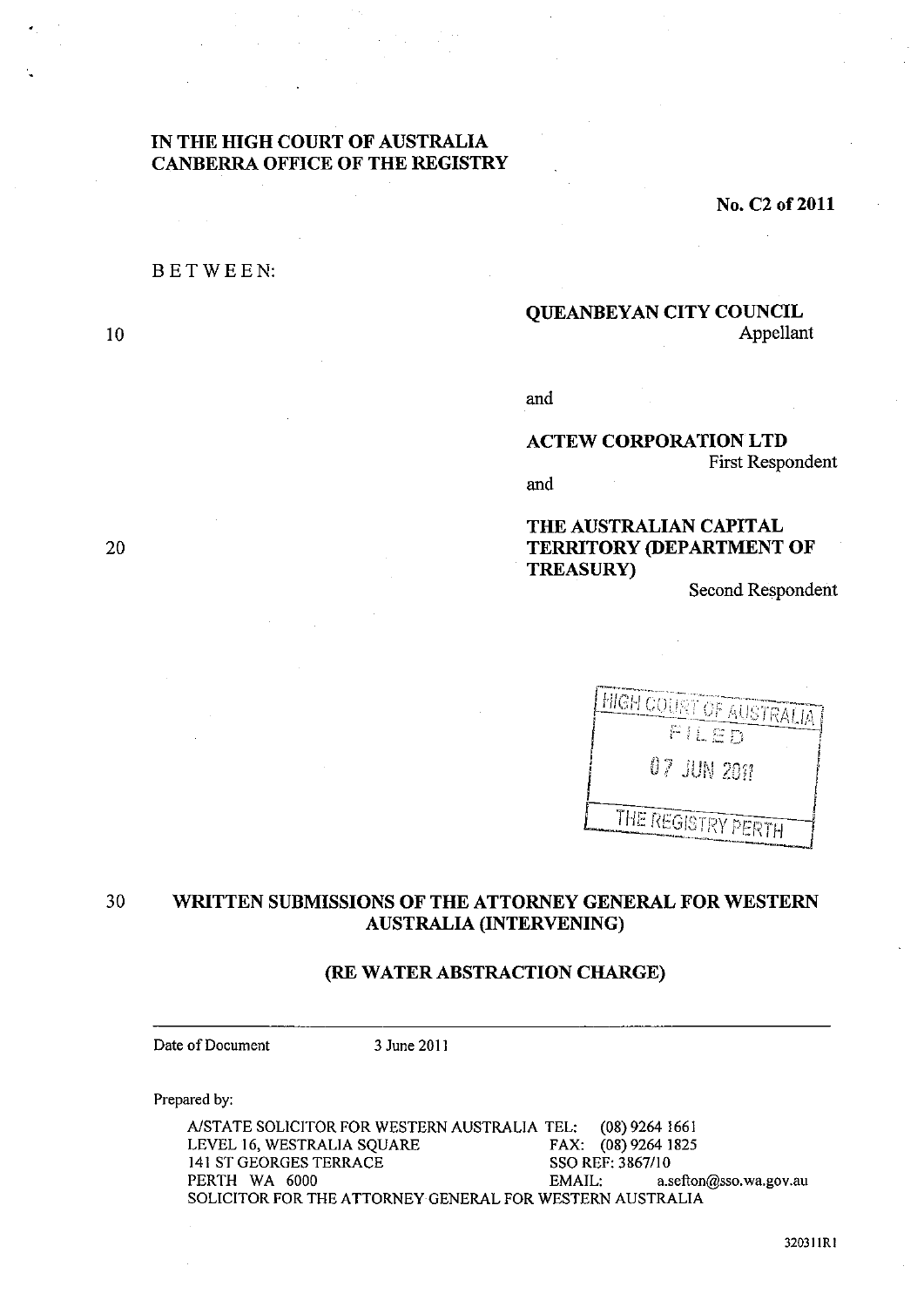# PART I: **SUITABILITY FOR PUBLICATION**

1. This submission is in a form suitable for publication on the Internet.

### PART 11: **BASIS OF INTERVENTION**

2. Western Australia intervenes pursuant to s 78B(I) *Judiciary Act* 1903 (Cth).

# **PART Ill: WHY LEAVE TO INTERVENE SHOULD BE GRANTED**

3. Not applicable.

#### **PART IV: APPLICABLE LEGISLATION**

4. The legislation applicable to the determination of this matter is set out in the submissions of the Appellant and the Respondents.

#### PART V: **CONTENTIONS**

- 5. Western Australia adopts the submissions of the Respondents in relation to the legal principles applicable to whether the water abstraction charge ("WAC") is a tax. It does not make any submissions in relation to whether the WAC is an excise if, contrary to the submissions of the Respondents, the WAC is a tax.
- 6. Western Australia makes the following supplementary submissions:
	- (a) a fee apparently exacted in return for the grant of rights over a public resource, which is analogous to a *profit a prendre* or royalty, is unlikely to be properly characterised as a tax;
	- (b) in characterising whether a charge is a fee for a service rendered or a tax, it is generally appropriate to consider whether there is a discernible relationship between the amount charged and the cost (or in some cases value) of the service provided; $^{2}$
	- (c) in contrast, in characterising whether an exaction is a *quid pro quo* for a right conferred in relation to a natural resource, or a tax, it is unnecessary, and generally of limited or no utility, to consider whether
	- See [7] to [14] below.

20

2

See [IS] to [25] below.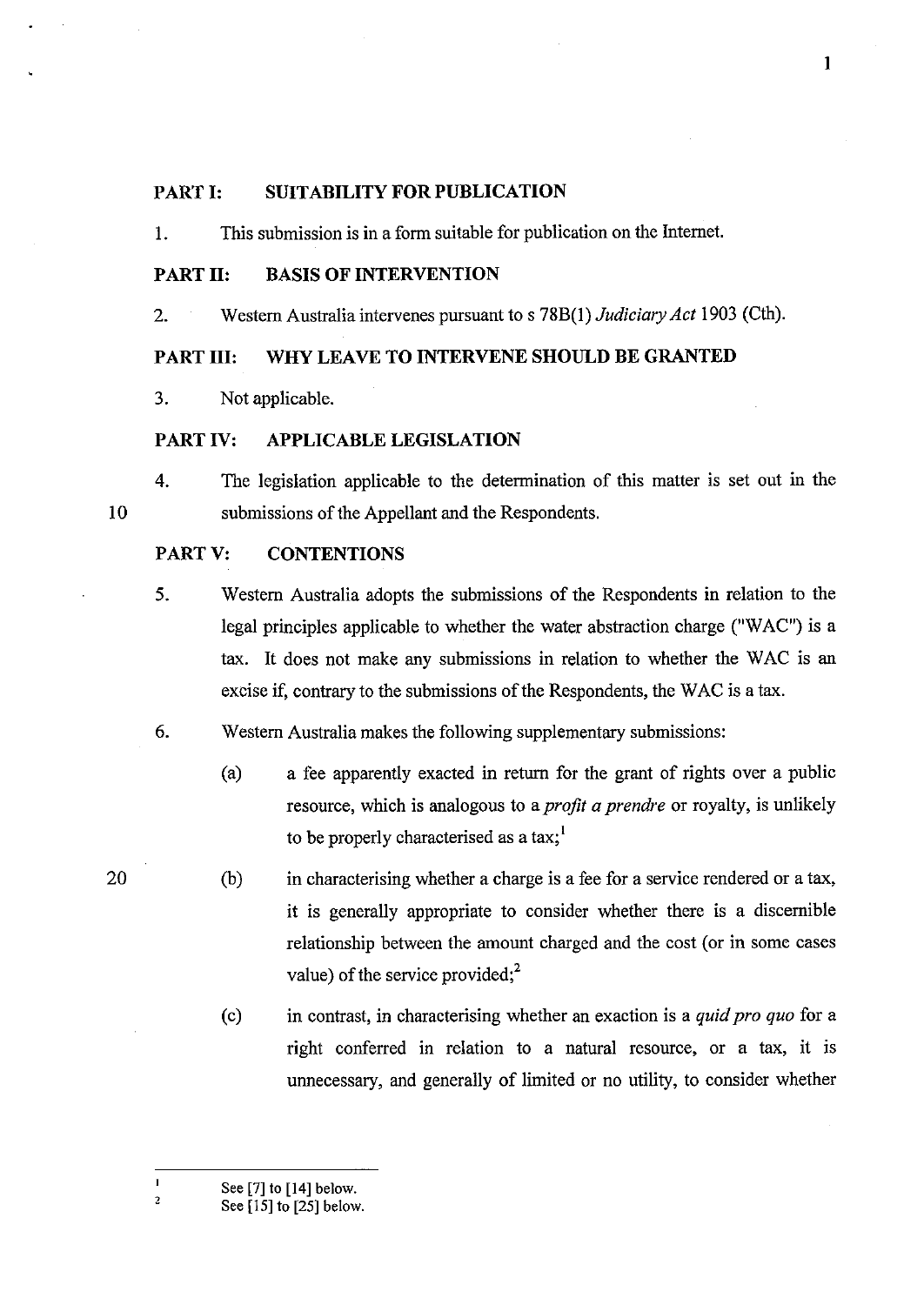there is a discernible relationship between the amount charged and the value of the privilege provided; $3$  and

(d) if, contrary to the above, it is necessary or relevant in that context to consider whether there is a discernible relationship between a fee charged and the value of the right conferred, "value" should be construed broadly to include the value to the community of the resource. Even if monopoly rents are obtained, it does not mean a price charged ceases to be recognisable as the price of what is being supplied and is an exaction having no discernible relationship to the acquisition.<sup>4</sup>

#### **10 Tax**

20

- 7. A duty of excise is an inland tax on a step in the production, manufacture, sale or distribution of goods.<sup>5</sup> If the water abstraction charge is not a tax, it cannot be an excise.
- 8. Although not an exhaustive definition, the presence of three features will be relevant to the characterisation of an exaction of money as a tax:<sup>6</sup>

"a compulsory exaction of money by a public authority for public purposes, enforceable by law, and ... not a payment for services rendered."

- 9. Payments for services rendered are one category of various special types of exaction which are unlikely to be properly characterised as taxes. Other categories include charges for the use or acquisition of property or fees for privileges.
- 10. As the court observed in *Air Caledonie International v The Commonwealth:<sup>7</sup>*

"... the negative attribute 'not a payment for services rendered'  $-$  should be seen as intended to be but an example of various types of exaction which may not be taxes even though all the positive attributes mentioned by Latham J are all present. Thus a charge for the acquisition or use of property, a fee for a privilege and a fine or penalty imposed for criminal conduct or breach of statutory obligation are other examples of special types of exactions of money which are unlikely to be

<sup>3</sup>  See [26] to [31] below.

<sup>4</sup>  5 See [32] to [43] below.

*Ha* v *NSW* (1997) 189 CLR 465 at 490 per Brennan CJ, McHugh, Gummow and Kirby JJ.

<sup>6</sup>  7 *Air Caledonie International* v *The Commonwealth* (1988) 165 CLR 462 at 467 citing *Matthews* v *ChicOJY Marketing Board (Viet.)* (1938) 60 CLR 263 at 276 per Latham CJ.

*Air Caledonie International* v *The Commonwealth* (1988) 165 CLR 462 at 467.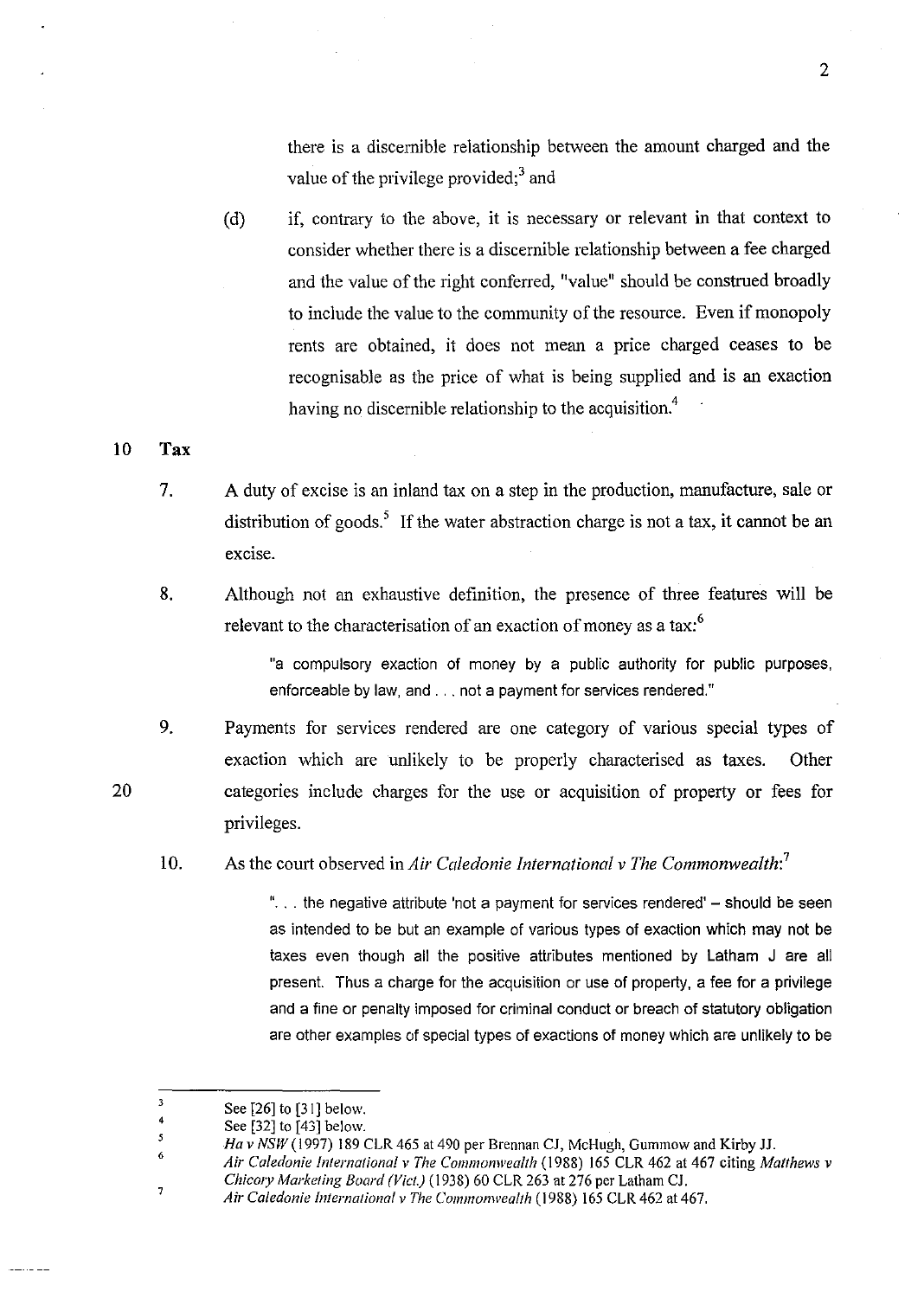properly characterized as a tax notwithstanding that they exhibit those positive attributes."

- 11. A further category of charge which has been recognised as not comprising a tax is a fee exacted in return for the grant of rights over a public resource, which is analogous to a *profit a prendre* or royalty.
- 12. As Brennan J observed in *Harper v Minister for Sea Fisheries* ("*Harper's* case"):<sup>8</sup>

"When a natural resource is limited so that it is liable to damage, exhaustion or destruction by uncontrolled exploitation by the public, a statute which prohibits the public from exercising a common law right to exploit the resource and confers statutory rights on licensees to exploit the resource to a limited extent confers on those licensees a privilege analogous to a profit a prendre in or over the property of another. A limited natural resource which is otherwise available for exploitation by the public can be said truly to be public property whether or not the Crown has the radical or freehold title to the resource. A fee paid to obtain such a privilege is analogous to the price of a profit a prendre; it is a charge for the acquisition of a right akin to property. Such a fee may be distinguished from a fee exacted for a licence merely to do some act which is otherwise prohibited (for example, a fee for a licence to sell liquor) where there is no resource to which a right of access is obtained by payment of the fee.

20

 $\ddotsc$ 

10

As the amounts payable to obtain an abalone fishing licence are of the same character as a charge for the acquisition of property, they do not bear the character of taxes. They are not duties of excise."

13. Mason CJ, Deane and Gaudron JJ agreed with the reasons of Brennan J and observed, to similar effect, that:<sup>9</sup>

> "What was formerly in the public domain is converted into the exclusive but controlled preserve of those who hold licences. The right of commercial exploitation of a public resource for personal profit has become a privilege confined to those who hold commercial licences. This privilege can be compared to a *profit a prendre*. In truth, however, it is an entitlement of a new kind created as part of a system for preserving a limited public natural resource in a society which is coming to recognize that, in so far as such resources are concerned, to fail to

30

*Harper v Minister for Sea Fisheries* (1989) 168 CLR 314 at 335-336 per Brennan J.

*Harper* v *Minister for Sea Fisheries* (1989) 168 CLR 314 at 325 per Mason CJ, Deane J and Gaudron JJ.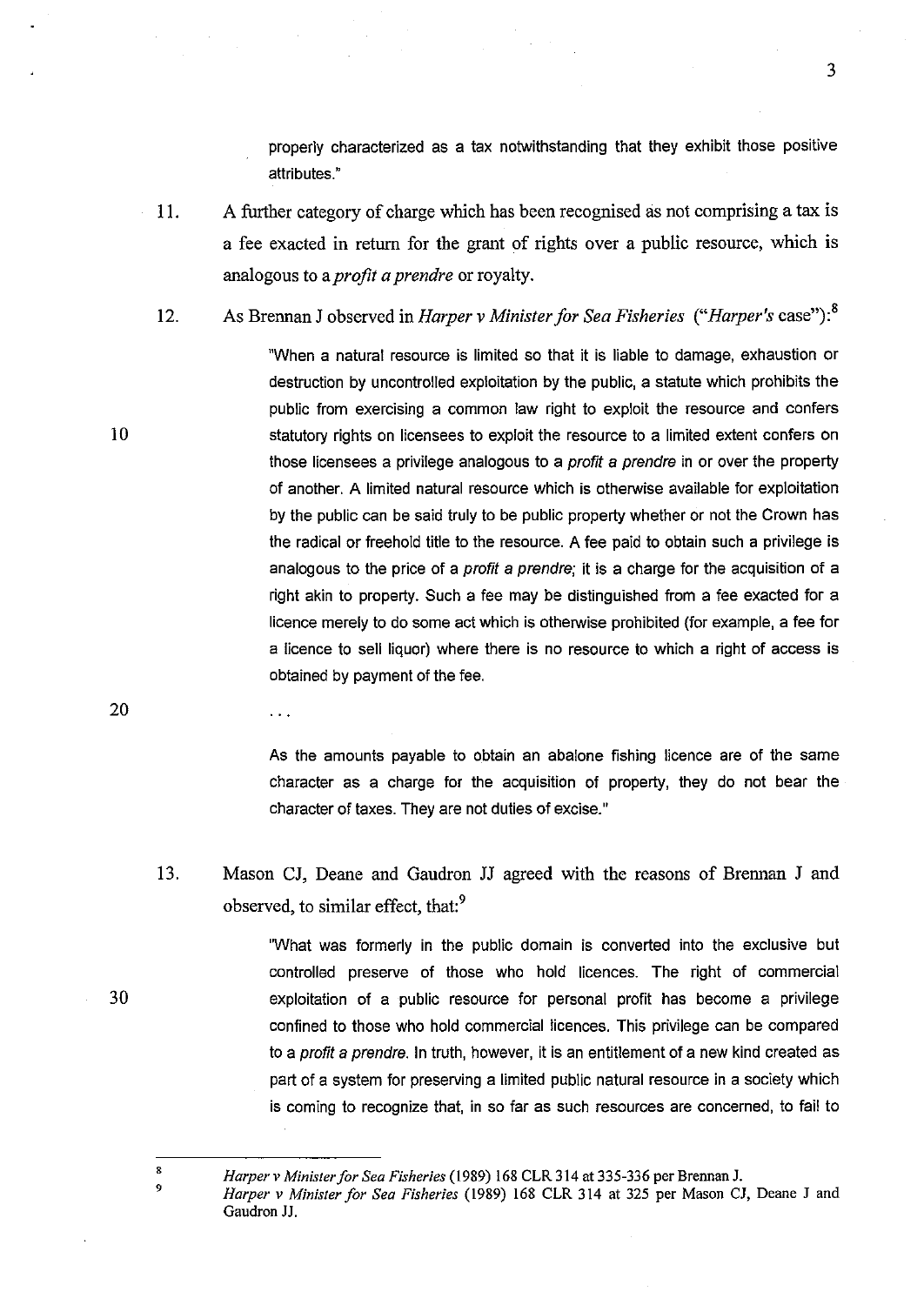protect may destroy and to preserve the right of everyone to take what he or she will may eventually deprive that right of all content.

In that context, the commercial licence fee is properly to be seen as the price exacted by the public, through its laws, for the appropriation of a limited public natural resource to the commercial exploitation of those who, by their own choice, acquire or retain commercial licences. So seen, the fee is the quid pro quo for the property which may lawfully be taken pursuant to the statutory right or privilege which a commercial licence confers upon its holder. It is not a tax. That being so, it is not a duty of excise."

- 10 14. It matters not whether a charge such as the W AC is characterised as a charge for the acquisition or use of property, a fee exacted in return for the grant of rights over a public resource, which is analogous to a *profit a prendre* or royalty, or the *quid pro quo* for the right to take water. In each circumstance it is equally unlikely to be properly characterised as a tax.
	- 15. In *Harper's* case, whilst Dawson, Toohey and McHugh JJ agreed with Brennan J, they qualitied their position and placed reliance on the fact that it was "possible to discem a relationship between the amount paid and the value of the privilege conferred by the licence".<sup>10</sup>
	- 16. For the reasons that follow, such a consideration is relevant to characterising a fee as a fee for services or a tax. It is not however necessary, and generally of no or limited utility, to consider whether there is a discemible relationship in characterising whether a fee such as the WAC is a tax.

### **Discernible** relationship

### *Fees for services rendered*

17. In characterising whether a charge is a payment tor a service rendered, in general there must be: $<sup>11</sup>$ </sup>

> "... particular identified services provided or rendered individually to, or at the request or direction of, the particular person required to make the payment."

<sup>10</sup>  11 *Harper v Minister for Sea Fisheries* (1989) 168 CLR 314 at 336 per Dawson, Toohey and McHugh JJ.

*Air Caledonie international* v *The Commonwealth* (\988) 165 CLR 462 at 469-470 referred to by Gaudron J in *Airservices Australia v Canadian Airlines international Limited* (1999) 202 CLR 133 at [133]. See also *Northern Suburbs General Cemetery Reserve Trust v The Commonwealth* (1993) \76 CLR 555 at 588 per Dawson J; *Attorney-General (NSW)* v *Homebush Flour Mills Lld*  (1937) 56 CLR 390 at 408 per Starke J.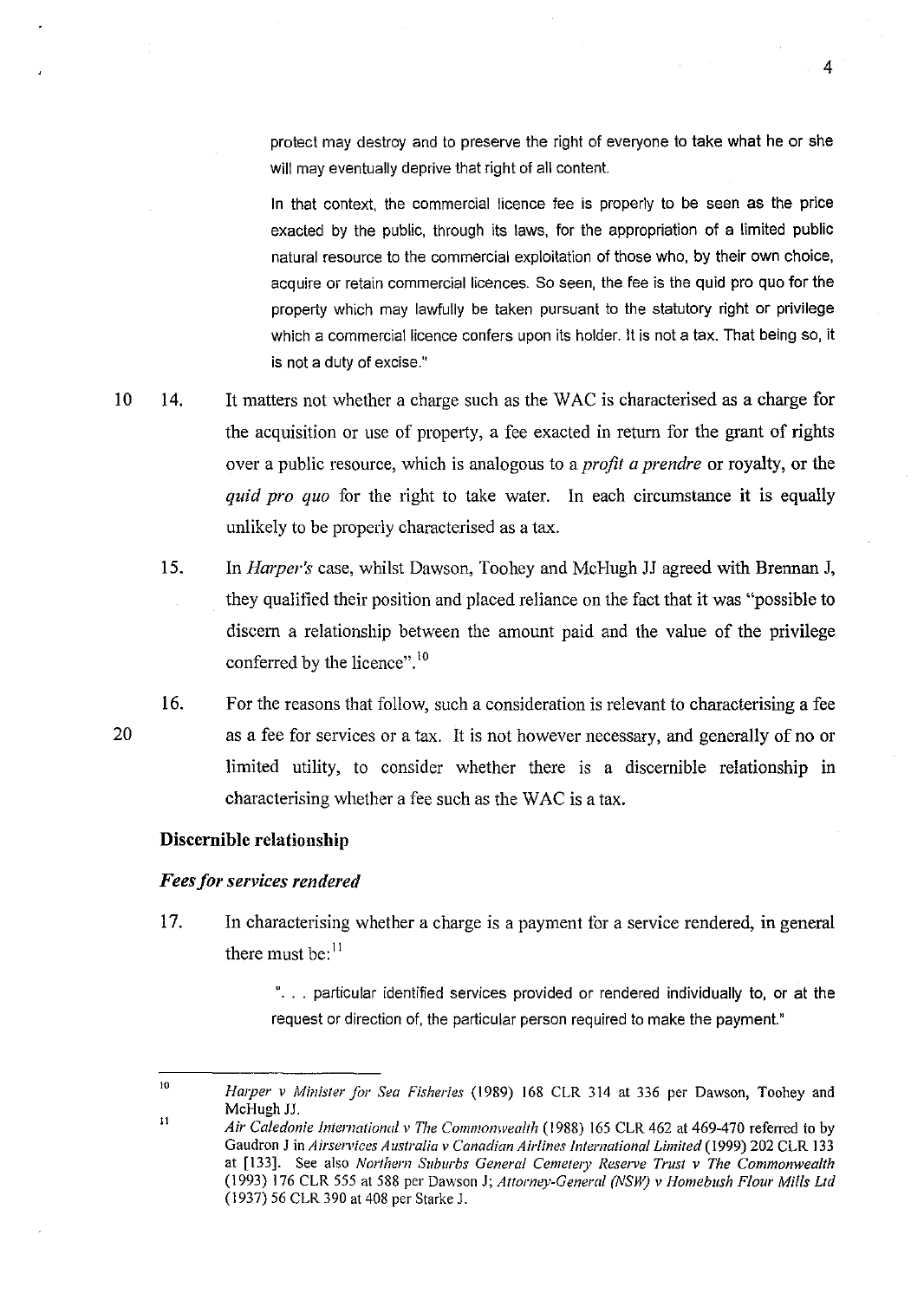18. If however the charge is "devoted to building up consolidated revenue"<sup>12</sup> or to generate revenue to finance public purposes rather than to render such services<sup>13</sup> it may give it the character of taxation. As Windever J observed in *Fairfax* v *Federal Commissioner of Taxation*:<sup>14</sup>

> ". . . taxes are ordinarily levied to replenish the Treasury, that is to provide the Crown with revenue to meet the expenses of government."

5

- 19. Whilst a tax may arise in circumstances of practical, rather than legal, compulsion to acquire a service, it cannot alter the character of the charge if it is otherwise a fee for service.<sup>15</sup>
	- 20. In the process of characterisation, the presence or absence of a relationship between a charge and the cost or expenditure incurred in providing a particular service are relevant because they are evidence of whether "the payment is *Jor* the service".<sup>16</sup> It has traditionally been recognised as a significant indicator of whether a charge is a tax.17 Therefore, for example, in *Harper v Victorial8,* a charge payable to a Board in relation to the grading and testing of eggs was held not to be a tax. The amount of a charge was determined by reference to the cost to the Board, or the cost, as estimated by the Board, of rendering those services.<sup>19</sup>
- 20 21. More recently it has also been recognised that, at least in a commercial context, the existence of a discernible relationship between the value of a particular service

14 15 *Fairiax* v *Federal Commissioner a/Taxation* (1965) 114 CLR 1 at 19 per Windeyer J.

16 *General Practitioners Society* v *The Commonwealth* (1980) 145 CLR 532 at 561-562 per Gibbs J (Barwick CJ, Slephen, Mason, Murphy and Wilson JJ agreeing), referred to by Gaudron J in *Airservices Australia* v *Canadian Airlines International Limited* (1999) 202 CLR 133 at [133].

10

*Harper* v *Victoria* (1966) 114 CLR 361 at 377 per McTieman J; *Airservices Australia* v *Canadian Airlines International Limited* (1999) 202 CLR 133 at [&9] per G1eeson CJ and Kirby J.

<sup>13</sup>  See, for example, *Matthews* v *Chicory Marketing Board (Vict.)* (1938) 60 CLR 263 at 281 per Rich J in which the charge imposed was to be applied to meet marketing expenses and other purposes to be undertaken in the public interest.

I7 *Airservices Australia v Canadian Airlines International Limited* (1999) 202 CLR 133 at [29&] per McHugh J.

See *Harper* v *Victoria* (1966) 114 CLR 361 at 377 per McTieman J; *Swift Australian Co (Pty) Lld*  v *Boyd Parkinson* (1962) 108 CLR 189 at 204 per McTieman J. Compare *Northern Suburbs General Cemetery Reserve Trust* v *The Commonwealth* (1993) 176 CLR 555 al 56& per Mason CJ, Deane, Toohey and Gaudron JJ.

IS *Harper v Victoria* (1966) 114 CLR 361.

<sup>19</sup>  *Harperv Victoria* (1966) 114 CLR 361 al 3&2 per Owen J.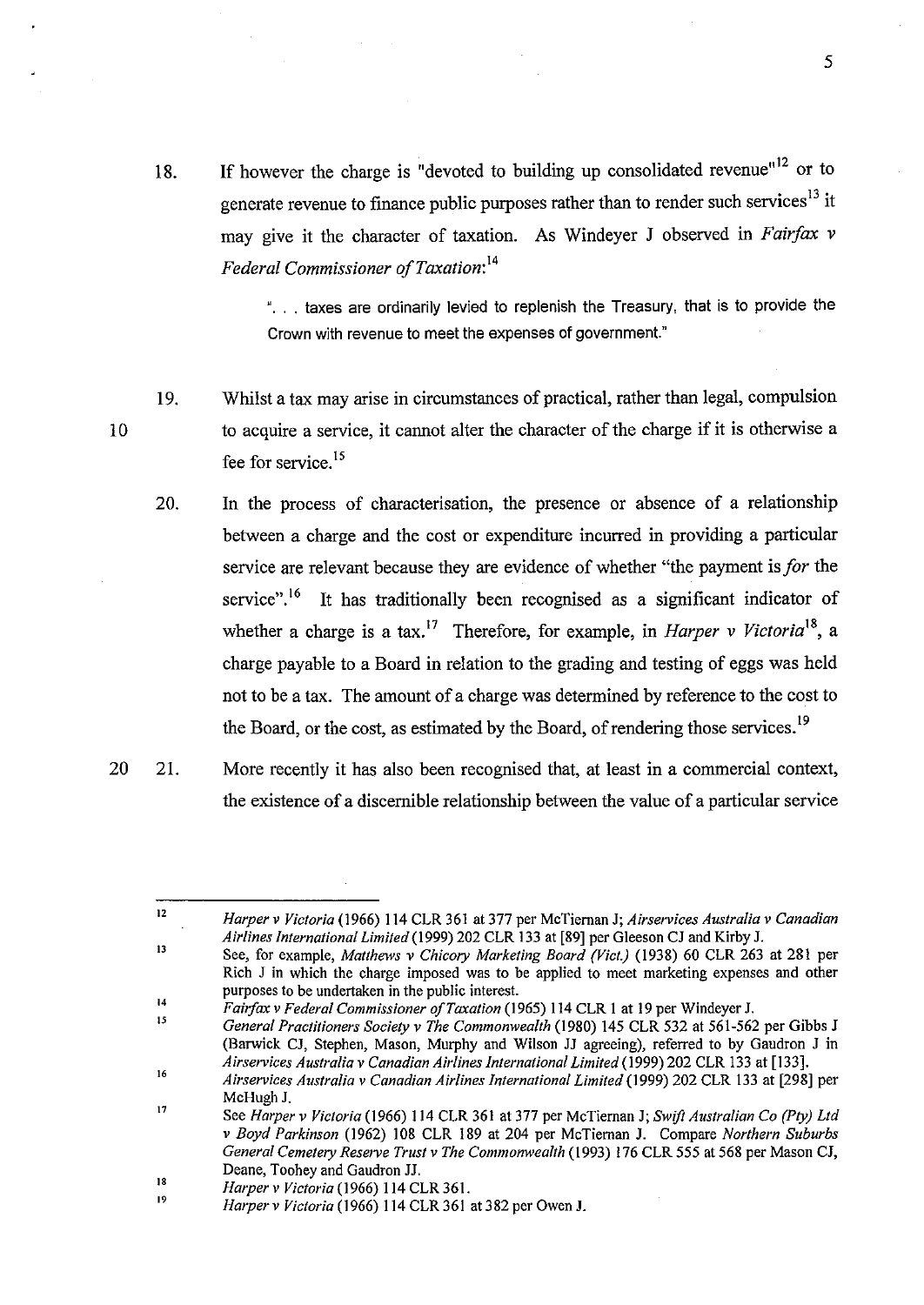provided may also be relevant to whether a charge is properly characterised as a payment for a service rendered rather than a tax.<sup>20</sup>

22. The rationale behind the use of the existence of a discernible relationship as an indicia of a fee for service is based in part on the recognition that: $^{21}$ 

> "... where there is no discernible relationship, it is easier to infer that there is a revenue-raising purpose behind an exaction."

- 23. Whilst the absence of a discernible relationship between a payment and the cost or value of particular identified services is relevant to whether a charge is properly characterised as a payment for a service rendered rather than a tax, it is not a necessary feature.
- 24. As the Court observed in *Air Caledonie International* v *The Commonwealth:<sup>22</sup>*

"If the person required to pay the exaction is given no choice about whether or not he acquires the services and the amount of the exaction has no discernible relationship with the value of what is acquired, the circumstances may be such that the exaction is, at least to the extent that it exceeds that value, properly to be seen as a tax."

25. In certain circumstances, such as where charges are not imposed to raise revenue but are imposed on a user pays basis for the provision of services and facilities across an entire range of users, the charges may not be taxes. This may be so even if there is no discernible relationship between the cost of the particular service provided and the charges, and the charges exceed "the value to particular users of particular services or the cost of providing particular services to particular **users".23** 

20

<sup>20</sup>  *Air Caledonie International* v *The Commonwealth* (1988) 165 CLR 462 at 470; *Airservices Australia* v *Canadian Airlines International Limited* (1999) 202 CLR 133 at [297]-[298] per McHugh J.

<sup>21</sup>  22 *Airservices Australia* v *Canadian Airlines International Limited* (1999) 202 CLR 133 at [310] per McHugh J.

*Air Caledonie International* v *The Commomvealth* (1988) 165 CLR 462 at 467. See also *Swift Australian (Ply) Lld* v *Boyd-Parkinson* (1962) 108 CLR 189; *Airservices Australia* v *Canadian Airlines international Limited* (1999) 202 CLR 133 at [91]-[93] per Gleeson CJ and Kirby J, at [135]-[140] per Gaudron J (Hayne J agreeing at [516]).

<sup>23</sup>  *AiI·services Australia* v *Canadian Airlines International Limited* (1999) 202 CLR 133 at [91]-[93] per G1eeson and Kirby 11 (see also [141]-[142] per Gaudron J (Hayne J agreeing at [516]) and [449]-[450] per Gummow J).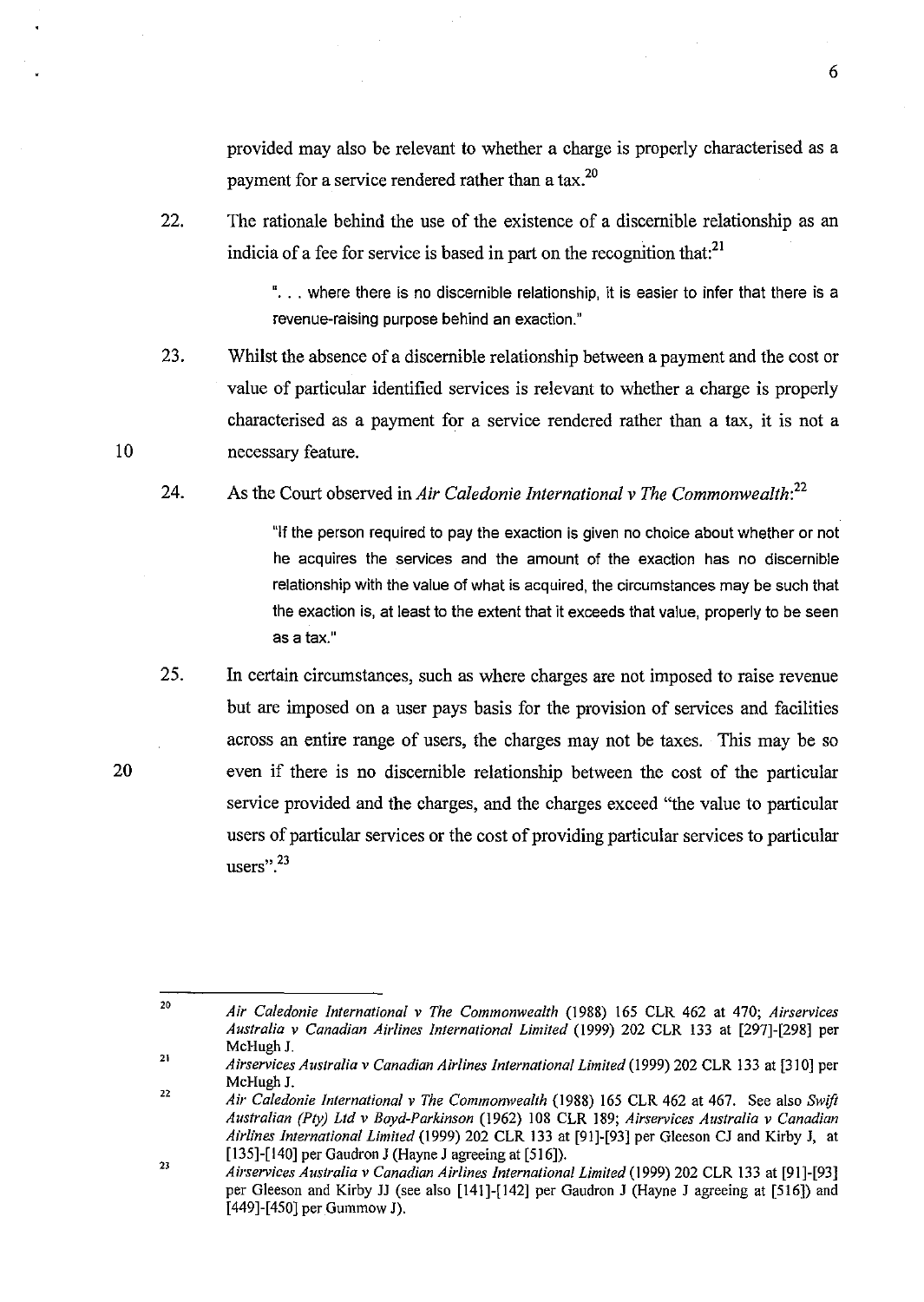## *Rights over a natural resource analogous to a profit a prendre or royalty*

- 26. In contrast to fees for services rendered, in characterising whether an exaction such as the WAC is a *quid pro quo* for a right conferred in relation to a natural resource, or a tax, the better view is that it is unnecessary, and generally of limited or no utility, to consider whether there is any discernible relationship between the amount charged and the value of the privilege provided.
- 27. In *Harper's* case<sup>24</sup>, whilst Dawson, Toohey and McHugh JJ attached significance to the ability to discern a relationship between the amount paid and the value of the privilege conferred by the licence,<sup>25</sup> Mason CJ, Brennan, Deane and Gaudron 11 implicitly did not. Rather, they concluded that the exaction was not a tax without any apparent need to also consider whether the charge exhibited a discernible relationship with value.<sup>26</sup>
- 28. Whilst the observations of Dawson, Toohey and McHugh 11 have subsequently been referred to by other members of the Court in *Airservices Australia,27* it was in the materially different context of whether fees for services were properly to be characterised as taxes.
- 29. Whereas in the context of fees for services such a test may assist to characterise whether a fee is for a particular service or for a revenue-raising purpose and a tax,28 such a distinction is likely to be of no or limited assistance in the context of a charge for rights over a public resource.
- 30. Whilst legislative purpose generally has limited relevance to the characterisation process,<sup>29</sup> an objective of raising revenue for expenditure on general public purposes is one of the positive characteristics of a tax.<sup>30</sup> It is not however a determinative consideration.<sup>31</sup> That is so particularly in the case of a charge for

10

<sup>24</sup>  *Harper* v *Minister for Sea Fisheries* (1989) 168 CLR 314.

<sup>25</sup>  26 *Harper* v *Minister for Sea Fisheries* (1989) 168 CLR 314 at 336-337.

*Harper* v *Minister Jor Sea Fisheries* (1989) 168 CLR 314 at 325-336.

<sup>27</sup>  *Airservices Australia* at [136] per Gaudron J (Hayne J agreeing at [516]), at [293]-[298] per McHugh J, Gummow J at [446]-[447].

<sup>28</sup>  See *Airservices Australia* v *Canadian Airlines International Limited* (1999) 202 CLR 133 at [311] per McHugh J.

<sup>29</sup>  *Northern Suburbs General Cemetery Reserve Trust* v *The Commonwealth* (1993) 176 CLR 555 at 570. See also *Airservices Australia* v *Canadian Airlines International Limited* (1999) 202 CLR 133 at [374] per Gummow J.

<sup>30</sup> *Harper* v *Victoria* (1966) 114 CLR 361 at 377 per McTiernan J.

<sup>31</sup>  *Airservices Australia* v *Canadian Airlines International Limited* (1999) 202 CLR 133 at [91] per Gleeson CJ and Kirby J.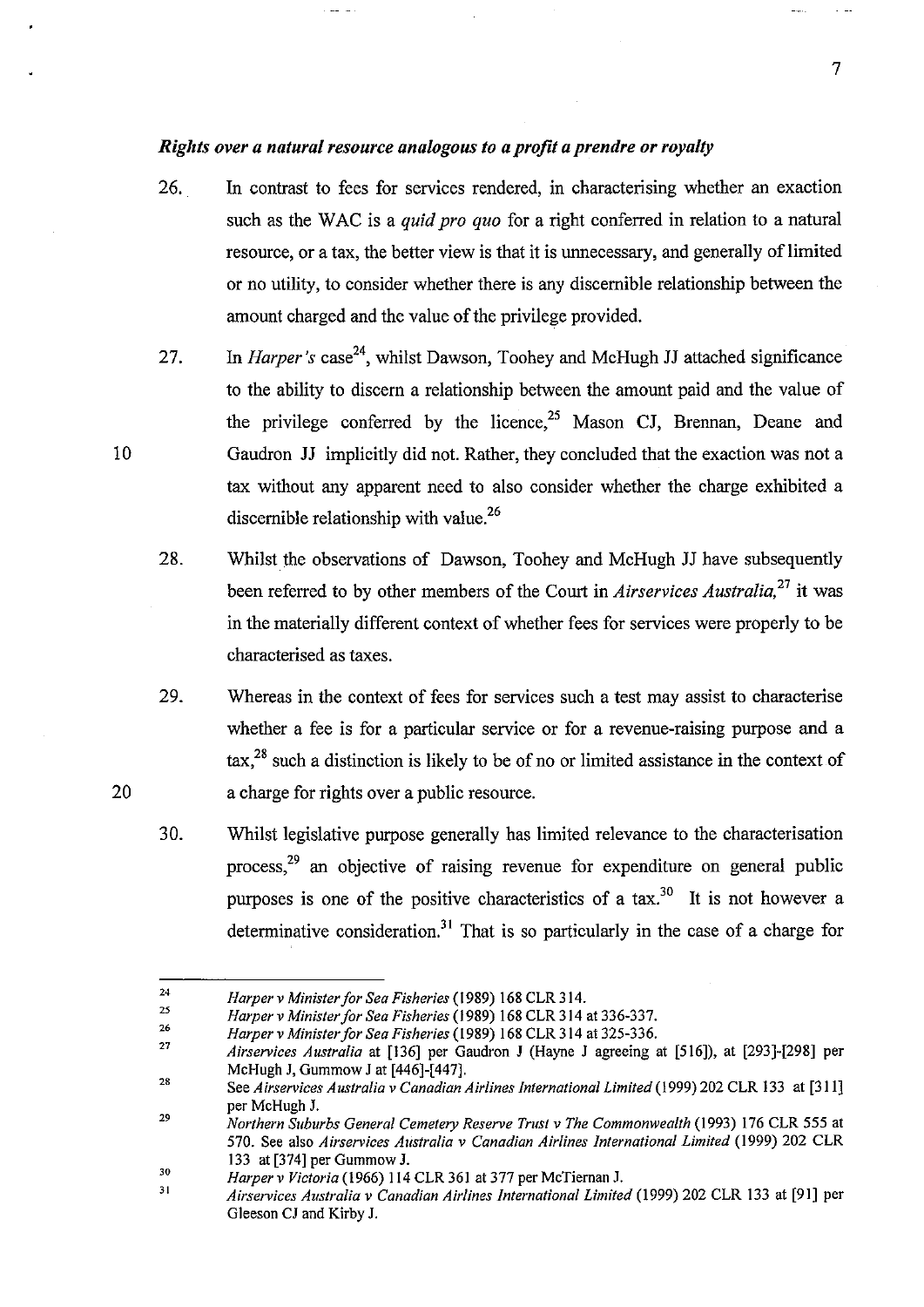rights over a public resource. Of its nature, a charge of that type represents "the price exacted by the public, through its laws, for the appropriation of a limited public natural resource".<sup>32</sup> That the charge may objectively be determined to have a revenue raising purpose does not alter its essential character as a price paid for that valuable right and convert it into a tax. In those circumstances consideration of a discernible relationship test to ascertain if there is a revenue raising purpose is unlikely to advance the characterisation process.

31. That is not to deny that a circumstance might arise in which a charge, although in form a charge for a service or the appropriation of a natural resource, is in reality a tax.33 The Court is required to give consideration to the substance and effect of the law, as well as its terms. $34$ 

## Operation of no discernible relationship test **if** applicable

- 32. If, contrary to the above, it is necessary or relevant to characterisation to consider whether there is a discernible relationship between a fee charged and the value of a right conferred over a natural resource, the following considerations arise.
- 33. The type of relationship between the fee and value of the right that will be sufficient to be recognised as a discernible relationship does not admit of precise description and will depend on the circumstances of the case.<sup>35</sup>
- 34. The inexactitude of the degree of connection that will be sufficient is illustrated by *Harper's* case 36. Whilst the members of the Court who considered the question were satisfied that there was a discernible relationship, it is not immediately apparent what that discernible relationship was. Whilst for the first two years being considered the fee was proportionate to the number of abalone that the licence holder was authorised to take, for the third year, it was based on a tiered system of flat fees - \$28 200 where the quantity of abalone permitted to be

34 35 *Ha v NSW* (1997) 189 CLR 465 at 498 per Brennan CJ, McHugh, Gummow and Kirby JJ.

20

<sup>32</sup>  *Harper v Minister Jor Sea Fisheries* (1989) 168 CLR 314 at 325 per Mason CJ, Deane and Gaudron JJ.

<sup>33</sup>  See, for example, *Attorney-General for NSW v Homebush Flour Mills* (1937) 56 CLR 390.

<sup>36</sup>  See, for example, the observations of Gaudron J in *Airservices Australia v Canadian Airlines International Limited* (1999) 202 CLR 133 at [135]-[140] (Hayne J agreeing at [516]). *Harper v Minister Jor Sea Fisheries* (1989) 168 CLR 314.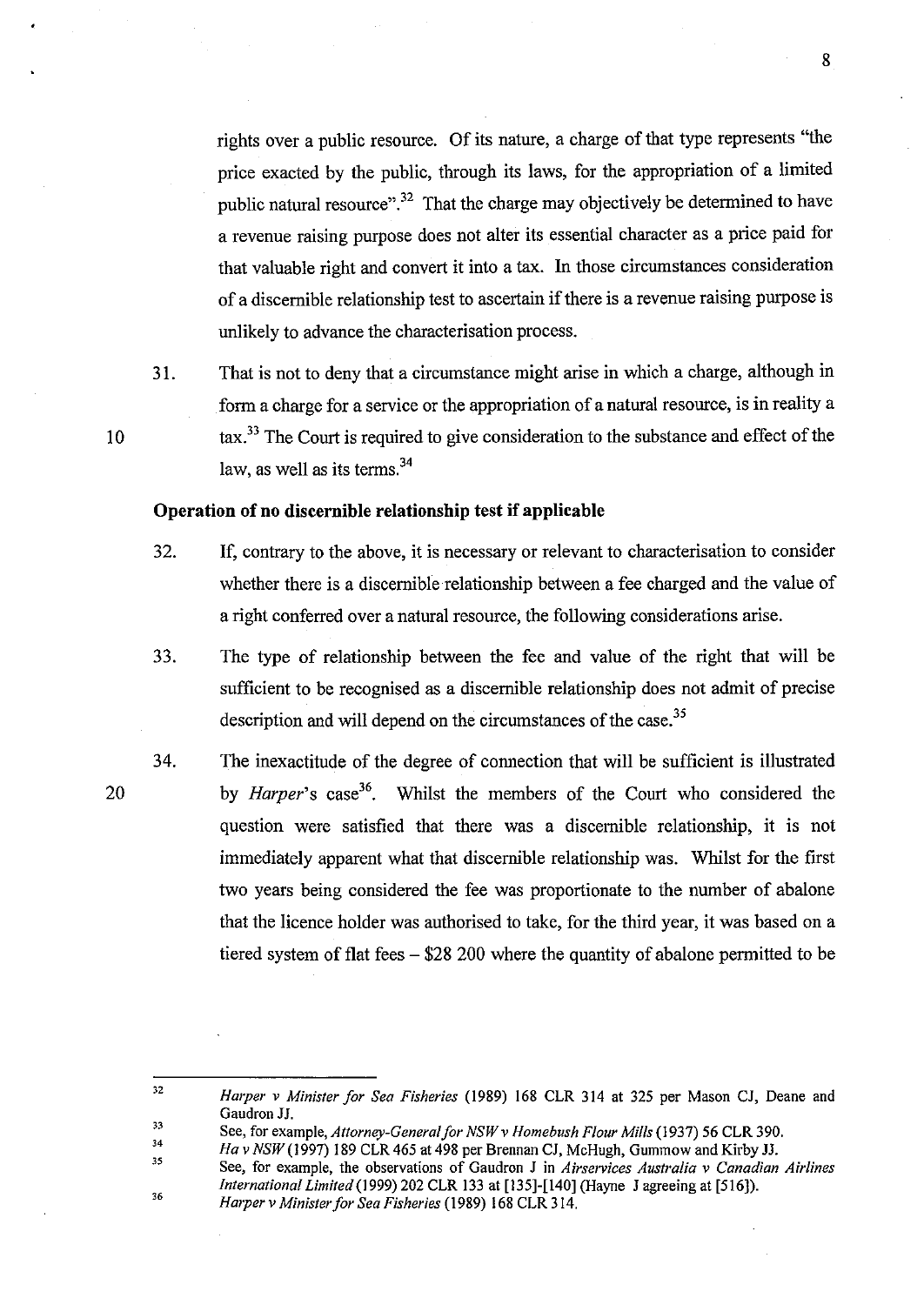taken did not exceed 15 tonnes and \$40 000 where the licence permitted the taking of a greater amount. $37$ 

- 35. If the charge is relatively small in comparison to, or does not exceed, the value of the right, it is indicative that there is a discernible relationship or, in any event, that the charge is not a tax. $^{38}$
- 36. In certain circumstances the size alone of an impost may require the characterisation of the impost as a tax because it could not reasonably be regarded as a fee.<sup>39</sup>
- 37. In the context of characterising whether a fee is for a service provided or a tax, it was suggested by McHugh J in *Airservices*<sup>40</sup> that in the context of a natural monopoly, where no supply side competition exists, the relevant measure of value may be "the cost of providing, or the expenses incurred in providing, the service", possibly allowing for a reasonable rate of return on assets of a "cost of a capital nature".<sup>41</sup> Justice Gummow also considered the question of the means by which value was to be assessed in a situation where there was no market value for the exchange of the subject matter, settling on a similar costs based measure.<sup>42</sup> He distinguished *Harper's*  $\csc^{43}$  noting that in that case the Court was able to consider market prices and **it** was not necessary to consider non-market values or "the relationship between the amount paid and the costs of administering the licensing system".

10

<sup>37</sup>  See *Harper* v *Minister for Sea Fisheries* (1989) 168 CLR 314 at 327-329 for an explanation of the relevant fonnulae and fees charged. Gummow J observed in *Airservices Australia* v *Canadian Airlines International Limited* (1999) 202 CLR 133 at [447] that in *Harper's* case the statutory formula for the amount of each abalone licence turned on the gross value of abalone and the value of the privilege conferred was referable to the market value of the abalone meat and the abalone shell. The formula differed however in each of the three years under consideration.

<sup>38</sup>  39 This is consistent with the Court's general approach to characterisation in the fee for services cases. See, for example, *Harper* v *Victoria* (1966) 114 CLR 361. See also *Harper* v *Minister for Sea Fisheries* (1989) 168 CLR 3 I 4 , *Air Caledonie International* v *The Commonwealth* {I 988) 165 CLR 462 at 467.

See *General Practitioners Society* v *The Commonwealth* (l980) 145 CLR 532 at 562 per Gibbs J (Barwick CJ, Stephen, Mason, Murphy and Wilson JJ concurring) and *Hematite Petroleum Pty Ltd*  v *Victoria* (1982) 151 CLR 599 at 647 per WiIson J, referred to by Gaudron J in *Airservices Australia* v *Canadian Airlines International Limited* (1999) 202 CLR 133 at [135].

<sup>40</sup>  *Airservices Australia* v *Canadian Airlines International Limited* (1999) 202 CLR 133 at [447] per GummowJ.

<sup>41</sup>  42 *Airservices Australia* v *Canadian Airlines International Limited* (1999) 202 CLR 133 at [299], [316]-[318] per McHugh J.

*Airservices Australia* v *Canadian Airlines International Limited* (1999) 202 CLR 133 at [443]- [450] per Gummow J.

<sup>43</sup>  *Harper* v *Minister for Sea Fisheries* (1989) 168 CLR 314.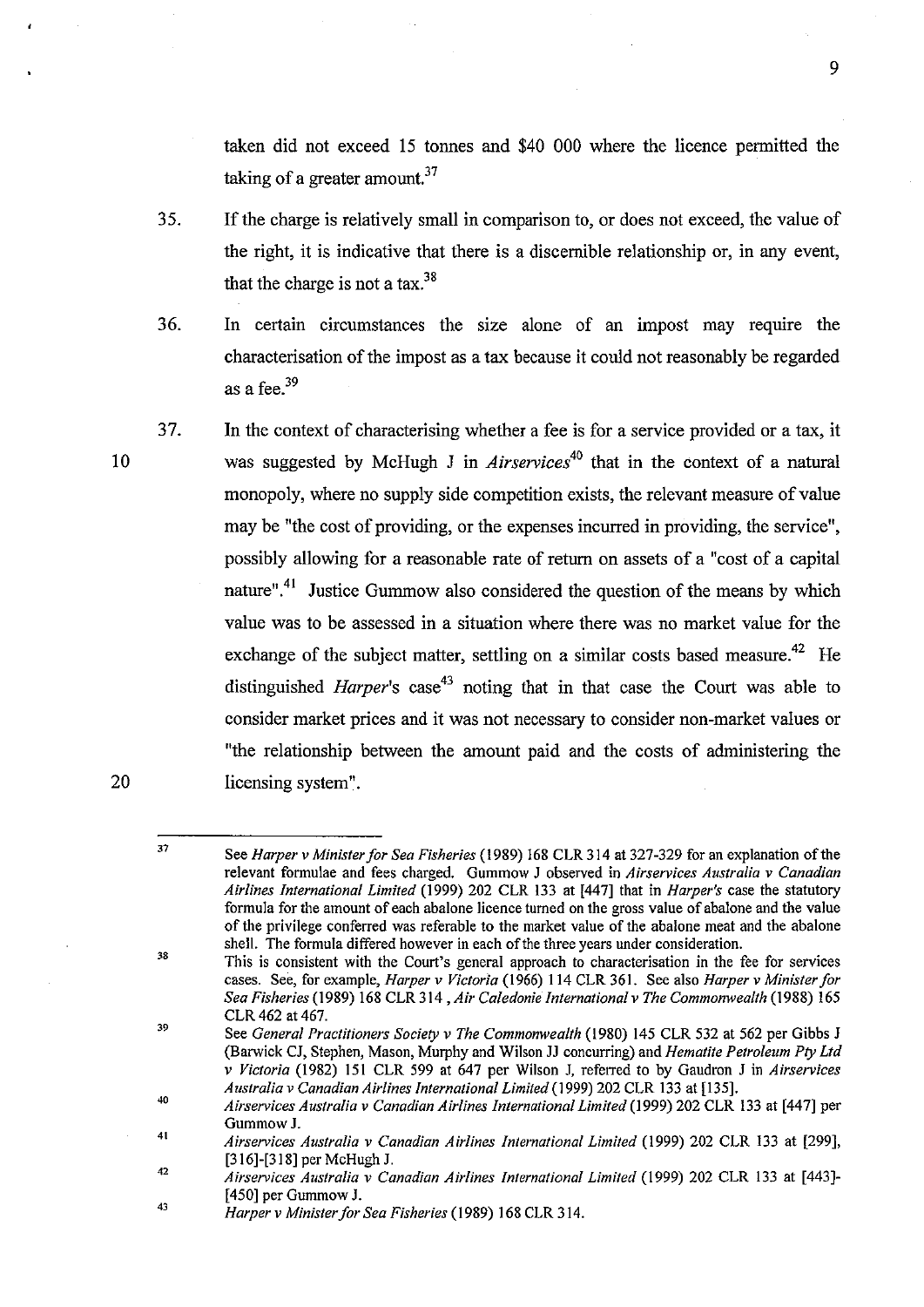- 38. Whilst a costs-based approach to value may well be apposite in the context of ascertaining whether a pricing structure can be characterised as a fee for a service or employed for a revenue-raising purpose and therefore a tax, for the reasons previously given, that does not advance the situation in the present context.
- 39. In principle, there is no reason why s.90 of *The Constitution* precludes a government from charging such price as it considers to be appropriate, and is able to obtain, as the price for the sale of property that it owns. So too, in principle, there is no reason why s.90 precludes a government from charging such price as it considers to be appropriate, and is able to obtain, as the *quid pro quo* it may charge for the appropriation of a natural resource. Even if a charge for the appropriation of a natural resource reflects a monopolistic element it does not alter the character of the charge from being the *quid pro quo* for the valuable right obtained into a tax. As Keane CJ correctly observed:<sup>44</sup>

"The exercise of a monopoly power to charge what the market will bear does not mean that the price charged ceases to be recognisable as the price of what is being supplied, rather than an exaction having no discernible relationship to the acquisition."

40. In considering whether a discernible relationship exists, "value" should be construed broadly. It should include the value to the community of a finite natural resource and recognise that assessment of that value may involve normative judgments rather than strictly empirical assessments. That broader considerations of value may be relevant was apparently accepted by Dawson, Toohey and McHugh JJ in *Harper's* case. After concluding that it was possible to discern a relationship between the amount paid and the value of the privilege conferred by the licence, they stated that:<sup>45</sup>

> "In discerning that relationship it is significant that abalone constitute a finite. renewal resource which cannot be subjected to unrestricted commercial exploitation without endangering its continued existence."

44

45

10

10

*Australian Capital Territory v Queanbeyan City Council* (2010) 188 FCR 541 at [87] per Keane CJ. *Harper v Minister for Sea Fisheries* (1989) 168 CLR 314 at 336 per Dawson, Toohey and